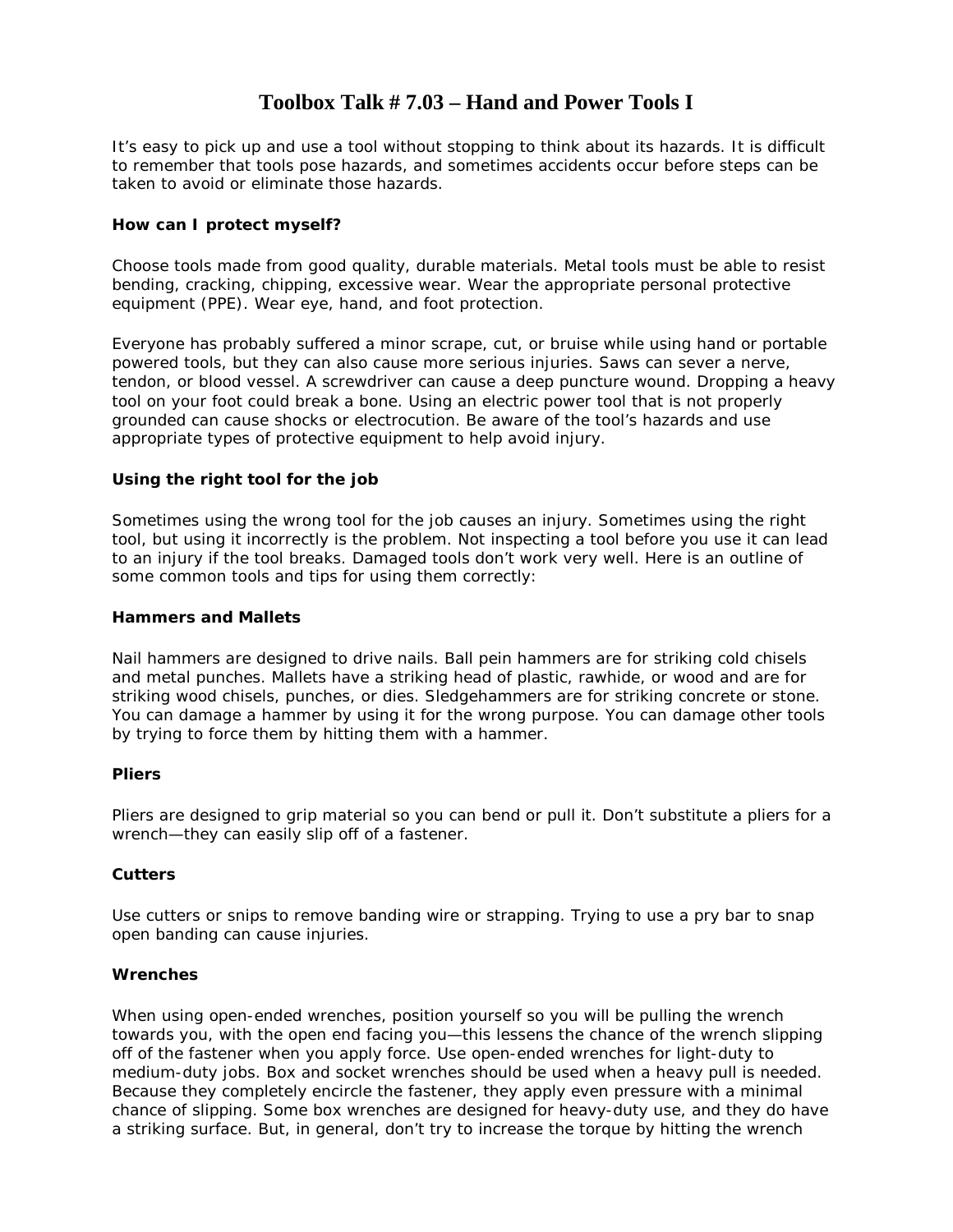with a hammer or by adding a cheater bar to the wrench's handle—this can break or damage the wrench. If the fastener is too tight, use some penetrating oil to lubricate it.

#### **Wood Saws**

Use a cross-cut saw to cut across the wood grain and a ripping saw to cut with the grain. Select a saw with coarse teeth for sawing green wood, thick lumber, or for making coarse cuts. Use fine-toothed saws for making fine cuts in dry wood.

# **Hack Saws**

Install the blade with the teeth facing forward, and apply pressure on the forward stroke. Use a light pressure to avoid twisting and breaking the blade.

#### **Knives**

A sharp blade needs less pressure to cut and has less of a chance of getting hung up and slipping. Always move the blade away from yourself as you cut.

#### **Screwdrivers**

Use the right type and size of tip. Screwdrivers with thicker handles apply more torque, with less effort on your part. Using screwdrivers as pries, can openers, punches, chisels, wedges, etc. can damage them.

#### **Non-sparking hand tools**

These tools are made from non-ferrous alloys to reduce the chance that using them will create a spark. They need to be used in areas where vapors or dusts create a flammable atmosphere.

#### **Electrical power tools**

Portable electric power tools must meet OSHA's grounding requirements.

Operating controls must be located where the possibility of hazardous accidental operation is minimized.

A constant-pressure switch is required on circular saws having a blade diameter greater than 2 inches, electric chain saws, and percussion tools with no means of holding accessories securely.

A constant-pressure switch or control is required on hand-held drills; tappers; fastener drivers; grinders with wheels greater than 2 inches in diameter; disc sanders with discs greater than 2 inches in diameter; belt sanders; reciprocating saws; and saber, scroll, and jigsaws with blade shanks greater than 1/4-inch. These tools can have a "lock-on" control if the operator can turn off the tool with a single motion of the same finger(s) that turn it on.

A positive "on-off" switch is allowed on other hand-held powered tools (platen sanders, routers, planers, etc.). These tools are also allowed to have a constant-pressure switch or a "lock-on" control.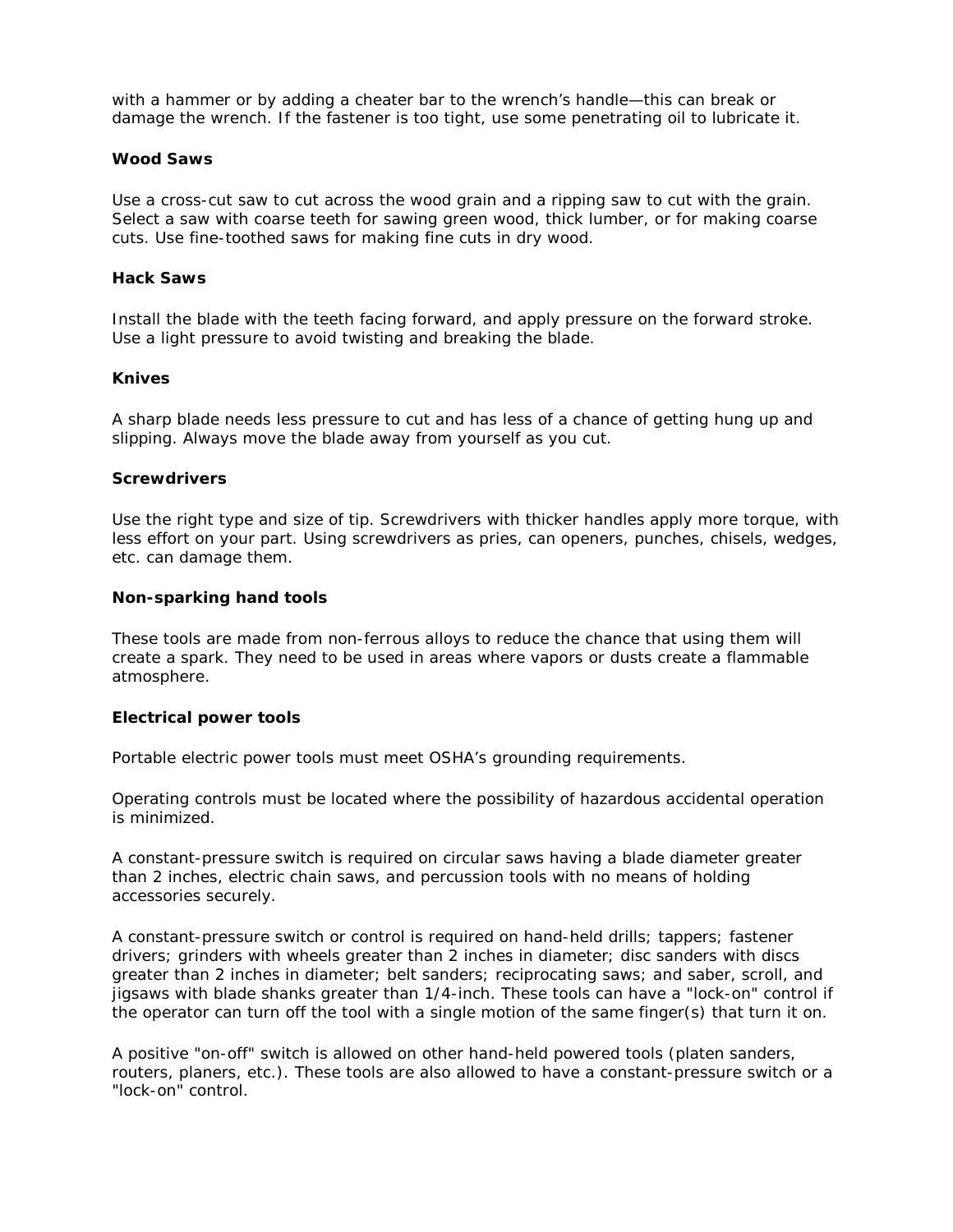Portable circular saws with a blade diameter greater than 2 inches must have guards above and below the base plate or shoe. When the tool is removed from the work, the lower guard automatically and instantly returns to the covering position.

Portable belt sanding machines must be guarded at each nip point where the sanding belt runs onto a pulley. The unused run of the sanding belt must also be guarded.

#### **Portable abrasive wheels**

Work using abrasive wheels can expose employees to flying fragments.

Abrasive wheel machinery must be adequately guarded. The guard should cover the spindle end and nut and flange projections. A maximum of 180 degrees of the wheel can be exposed, with the top half of the wheel enclosed. Cup wheels may be guarded with revolving cup guards. Vertical portable grinders must have the guard located between the operator and the wheel so broken wheel pieces will be deflected away from the operator.

Inspect abrasive wheels immediately before mounting them. Look for damage, and do a ring-test.

Check the spindle speed of the machine before mounting the wheel to make sure the speed does not exceed the wheel's maximum operating speed, which is marked on the wheel.

Wheels must fit freely on the spindle. There must always be a safe clearance between the wheel hole and the machine spindle to avoid excessive pressure build-up from spindle heat expansion during use.

# **Pneumatic tools**

Pneumatic tools are powered by compressed air and include chippers, drills, hammers, and sanders. Pneumatic tools can expose workers to the dangers of getting hit by attachments or a fastener. Safety requirements for pneumatic tools include:

\* Eye protection is required and face protection is recommended for pneumatic tool work.

\* Working with noisy tools such as jackhammers requires proper, effective use of hearing protection.

\* The air hose must be designed for the pressure and intended service.

\* Check to see that a tool is fastened securely to the hose to prevent it from becoming disconnected. A short wire or positive locking device attaching the air hose to the tool will serve as an added safeguard.

\* A safety clip or retainer must be installed to prevent attachments, such as a chipping hammer chisel, from being unintentionally shot from the barrel.

\* Screens must be set up to protect nearby workers from being struck by flying fragments around chippers, riveting guns, staplers, or air drills.

\* A compressed air gun should never be pointed toward anyone. Users should never "deadend" it against themselves or anyone else.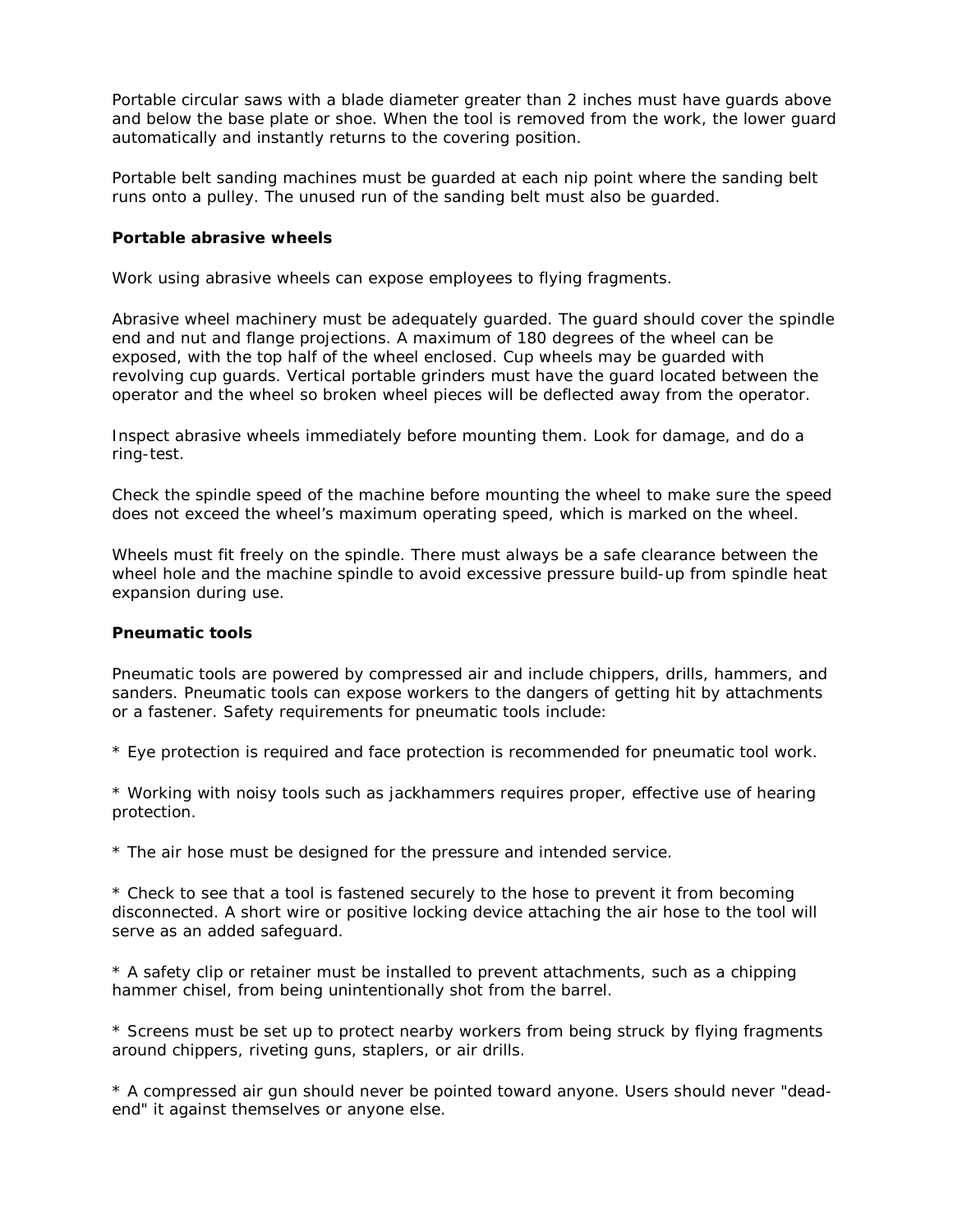### **Explosive-actuated fastening tools**

Explosive-actuated tools operate like a loaded gun and should be treated the same. In fact, they are so dangerous that they must be operated only by specially trained employees.

Safety precautions to remember include:

\* Never use the tool in an explosive or flammable atmosphere.

\* Inspect the tool before use to make sure that it is clean, all moving parts work freely, and the barrel is clear.

\* Eye protection for the operators and assistants is essential when using an explosiveactuated tool. Head, face, and hearing protection may also be required.

\* Never point the tool at anybody.

\* Never load the tool unless it is to be used immediately. Never leave a loaded tool unattended. Never leave an explosive-actuated tool where it would be available to unauthorized persons.

\* Always use the appropriate load and power level.

\* Use the correct manufacturer recommended shield, guard, or attachment. Keep hands clear of the barrel end.

\* To prevent the tool from firing accidentally, two separate motions are required: one to bring the tool into position, and another to pull the trigger.

\* The tool must not be able to operate until it is pressed against the work surface with a force of at least five pounds greater than the total weight of the tool.

\* If the tool misfires, wait at least 30 seconds, then try firing it again. If it still will not fire, wait another 30 seconds so that the faulty cartridge is less likely to explode, then carefully remove the load according to the manufacturer's instructions. The bad cartridge should be put in water.

\* Any tool not in proper working order must be taken out of use immediately. Repairs must meet the tool manufacturer's specifications.

When using explosive-actuated tools to apply fasteners, certain precautions must be taken:

\* Easily penetrated materials must be backed by a material that will prevent fasteners from passing through to the other side to become a flying-missile hazard.

\* Fasteners must not be driven into very hard or brittle materials which might chip, splatter, or make the fastener ricochet.

\* Follow the regulation's instructions for how close to edges or corners fasteners can be driven directly into some types of materials.

\* An alignment guide must be used when shooting a fastener into an existing hole.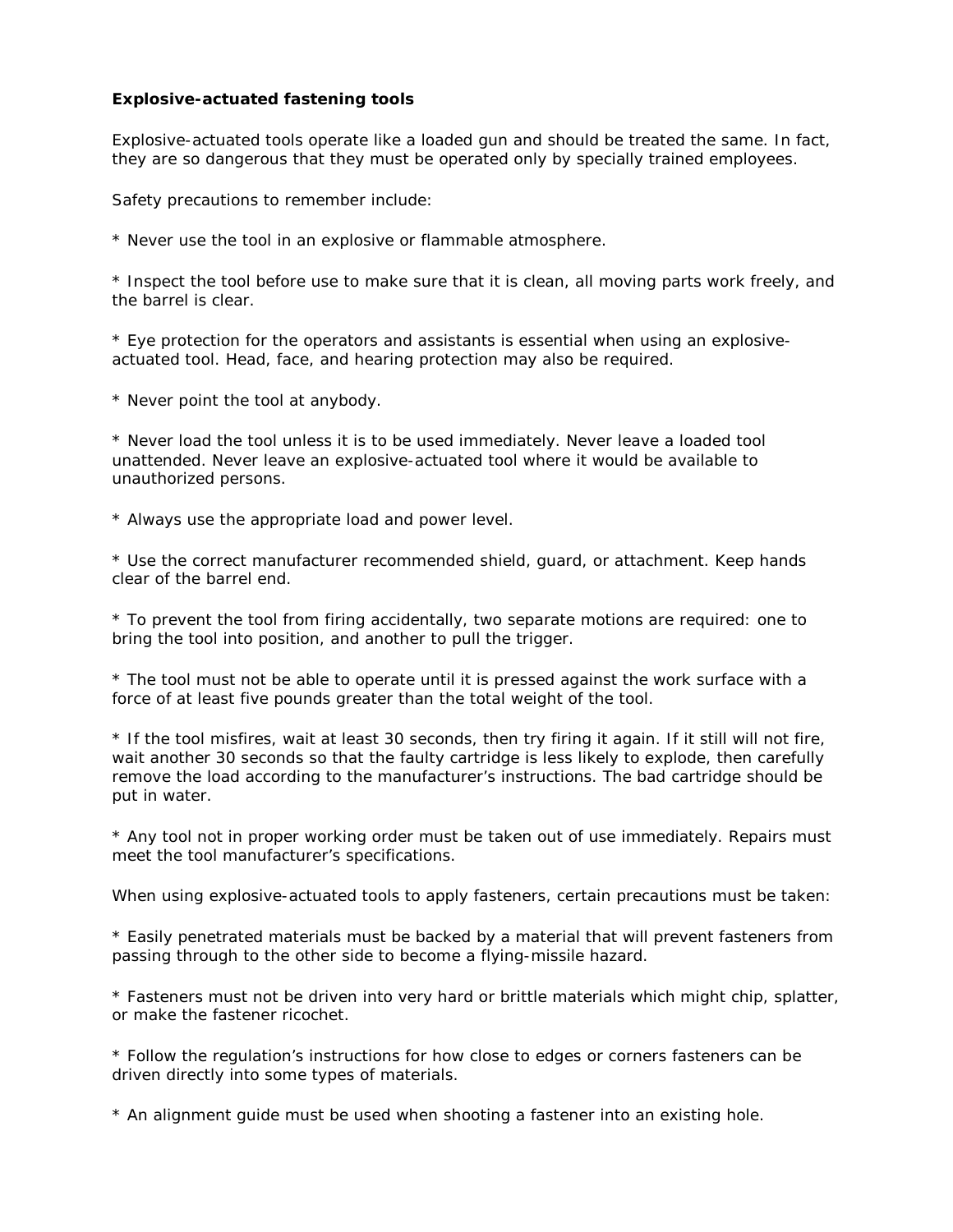\* A fastener must not be driven into a spalled area caused by an unsatisfactorily fastening.

#### **Hydraulic power tools**

The fluid used in hydraulic power tools must be an approved fire-resistant fluid and must retain its operating characteristics at the most extreme temperatures to which it will be exposed.

The manufacturer's recommended safe operating pressure for hoses, valves, pipes, filters, and other fittings must not be exceeded.

#### **Jacks**

The operator must make sure the jack is rated to lift and sustain the load. The jack's load rating must be permanently marked on the jack.

Block the base of the jack if the foundation is not firm. Use a block between the jack's cap and the load if there is a possibility that the cap could slip.

The operator must watch the jack's stop indicator and stay within the jack's limits.

As soon as the load has been raised, block, crib, or otherwise secure it.

Jacks must be lubricated at regular intervals, and they must be thoroughly inspected at least every six months when they are used at one location. If a jack is sent out for use, it must be inspected before it leaves and upon its return. A jack that will be subjected to an abnormal load or shock must be inspected before and after use.

Defective or damaged jacks must be tagged to show they are out of order. They cannot be used until they are repaired, and repair or replacement parts must be inspected for possible defects.

Hydraulic jacks may need to be supplied with antifreeze liquid if they are exposed to freezing temperatures.